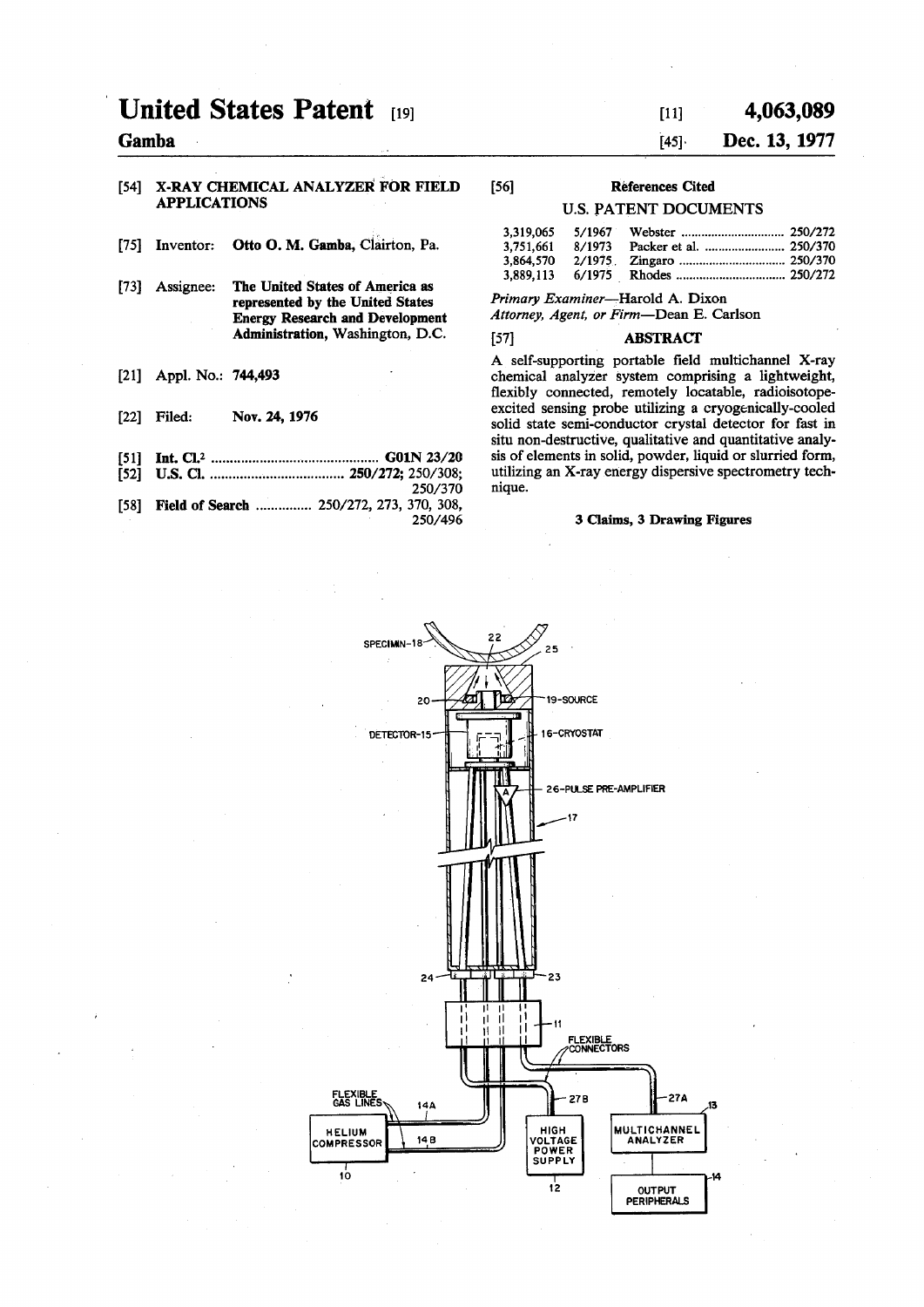



 $Fig.3$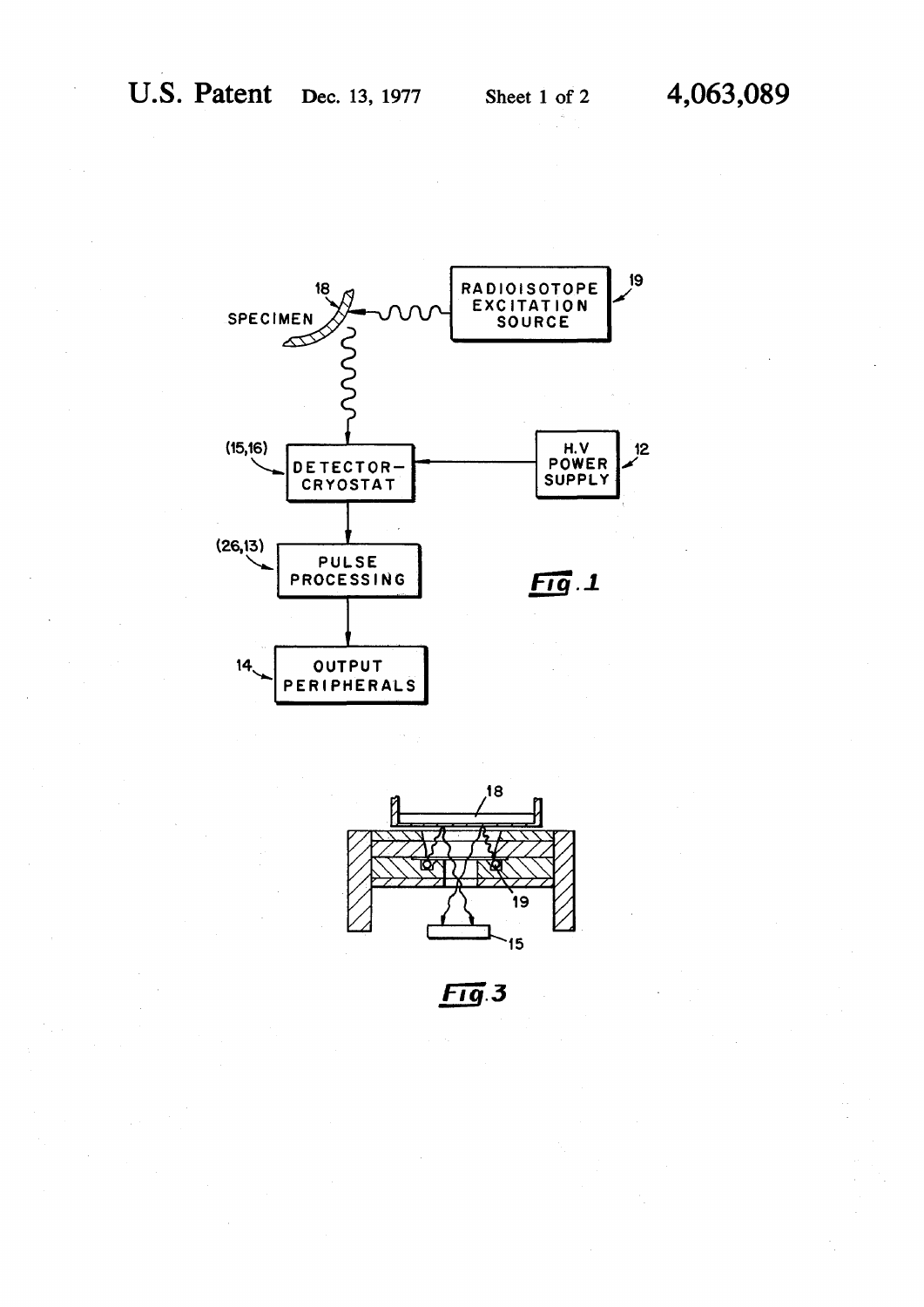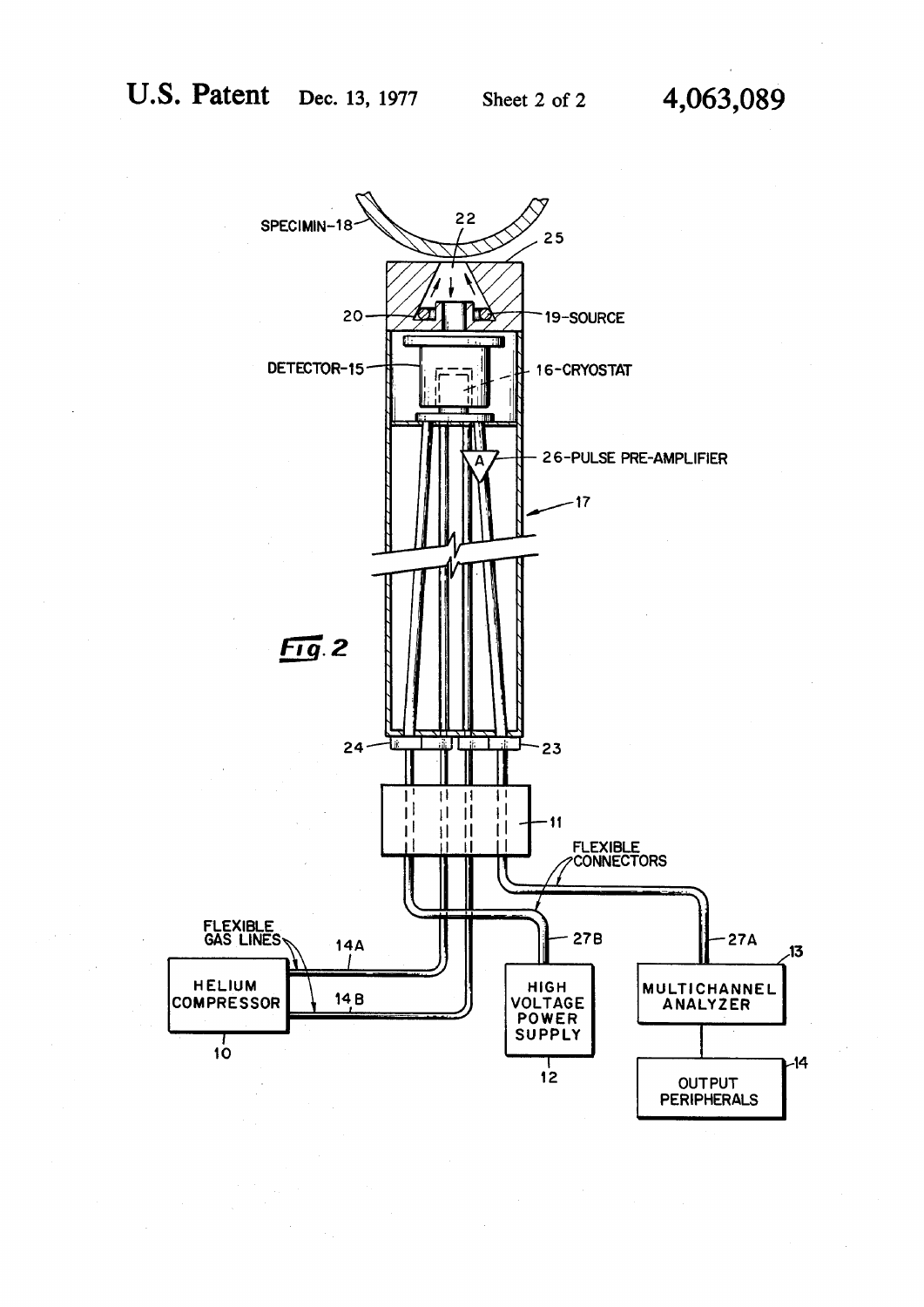#### **X-RAY CHEMICAL ANALYZER FOR FIELD APPLICATIONS**

# **BACKGROUND OF THE INVENTION**

**It is well-known in the art that various excitation sources may be used to fluoresce the characteristic X-radiation of unknown elements that may be present in a sample specimen and thereby identify them. In accordance with this well-known energy dispersal spectrometry method, various kinds of detector systems are utilized to measure the energy level and intensity of the X-ray photons that are emitted from the sample, and which, identify the elements and indicate their concentration. Representative prior art systems are shown in 15 cited X-ray multichannel analyzer system representa-U.S. Pat. Nos. 3,154,684, 3,621,245, and 3,196,272. However, the prior art does not address the problem of obtaining analytical results under commonly encountered field conditions where the specimen is obscured or remotely located, or where the parts cannot be sec-2 0 tioned or transported for analysis in the laboratory. Existing systems are designed primarily for laboratory and stationary use and their size and weight renders them nonportable and thereby inherently unsuitable for field use.** 

**Accordingly, it is an object of this invention to provide a self-supporting, portable, chemical analyzer useful for on-the-spot analysis of unknown specimens under field conditions even where such specimens are obscured or located in remote locations. Another object of this invention to provide a system that is not dependent on consumable cryogenic fluids and is utilizable with streamlined analytical procedures without affecting the quality of the analysis. A further object of this invention is to provide a system capable of continuously monitoring specimens.** 

### **SUMMARY OF THE INVENTION**

**According to the present invention there is provided a self-supporting portable field multichannel chemical analyzing system. A radioisotope excitation source is used to fluoresce the characteristic X-radiation of the elements present in the sample. A solid state detector is utilized to measure with very high resolution the energy of the X-ray photons generated by the sample. The output pulse amplitude of the detector is directly proportional to the energy of the incident X-ray photon, and is used to identify the emitting element.** 

**The pulses emitted from the detector are sorted by their energy level, recorded in the ferrite core memory of a multichannel X-ray analyzer, and displayed on a cathode ray tube, recorded on an X-Y plotter, or recorded by additional attachments such as a printer. The cryogenic temperature necessary for the operation of the solid state detector is supplied by a remotely locatable cryocooler system. Likewise, the high voltage source needed to operate the crystal is remotely locatable and flexibly connected to the crystal. The sensing probe which contains the excitation source, the crystal detector, a pulse amplifier and the cryostat (for cooling the crystal) is the instrument used for exciting and detecting the X-radiation spectrum. The sensing probe is miniaturized, portable, and suitable for reaching remote places.** 

**tive analysis of solids, powder, slurries or liquids on a qualitative or quantitative basis and is able to detect all elements from sodium to uranium. The system has been** 

**conceived for specific applications such as steam generator performance evaluation and power plant component analysis. It is designed to provide services where the analytical data must necessarily be obtained in situ 5 because of size, weight or location of the object of interest or because of a need for immediate results. The system permits field analysis utilizing streamlined analytical procedures which presently require complex sampling by in situ sorting and screening. The entire**  system is flexibly connected, easily dismantled and reas**sembled, thus being suitable for immediate relocation.** 

#### **BRIEF DESCRIPTION OF THE DRAWINGS**

**FIG. 1 is a schematic diagram of a radioisotope extive of the present invention. FIG. 2 is a pictorial diagram of the system and its interconnected component parts. FIG. 3 depicts an irradiator with an excitation source.** 

## **DESCRIPTION OF THE PREFERRED EMBODIMENT**

**Referring to FIG. 2, it can be seen that the present system comprises of four major component units; a 25 helium compressor 10, a sensing probe 17, a high voltage power supply 12, and a multichannel pulse analyzer 13. The purpose of the compressor or crycooler is to provide a cryogenic station for the solid state detector 15. This is achieved by circulating compressed gas, such 30 as helium, through a cryostat which is appropriately located with respect to the detector. Suitable cryostats and cryocoolers are commercially available. A typically useful unit consumes 1000 watts of single phase 110 voltage power, which is generally available in most 35 locations, weighs approximately 85 pounds. Its dimensions are 13 by 20 by 13 inches.** 

**The unit provides cryocooling on demand. Commercially available cryocoolers can run continuously without logistic support or operator attendance. They fail**safe in the event of power loss or overload and require **only about twenty minutes of maintenance every several thousand hours of operation. The reliability of cryocoolers has been demonstrated by the performance of compact units installed in aircraft for use with air-45 borne sensing devices.** 

**In all commercially available energy dispersive X-ray analyzers the cryogenic requirements of the detector are satisfied by liquid nitrogen coolant which requires a draw reservoir to be filled periodically with liquid ni-50 trogen, adding to the weight and total bulk of the system, and restricting the handling and freedom of positioning of the probe.** 

**As a result of the compact configuration of the sensing probe 17 shown in FIG. 2, specimens in remote 55 locations can be reached and the fluoresced characteristic X-radiation spectrum emitted from the specimen can be detected. As shown in FIG. 2 cylindrical probe 17 comprises an irradiator 25, provided with a shielded recess 20 for holding the radioisotope source 19, an 60 X-radiation detector 15 such as a Lithium drifted silicon detector, located in heat exchange relationship with cryostat 16, a pulse preamplifier 26 for amplifying the X-radiation Signals and connector receptable 23 and 24.** 

**In broad terms, the system permits fast non-destruc-65 shapes and configurations. For example, the source Radiation sources are available in a wide variety of shown is in the configuration of a disc and is commercially available. Examples of radioactive elements which may be used include <sup>55</sup>Fe, <sup>109</sup>Cd and 2+1 Am, all of**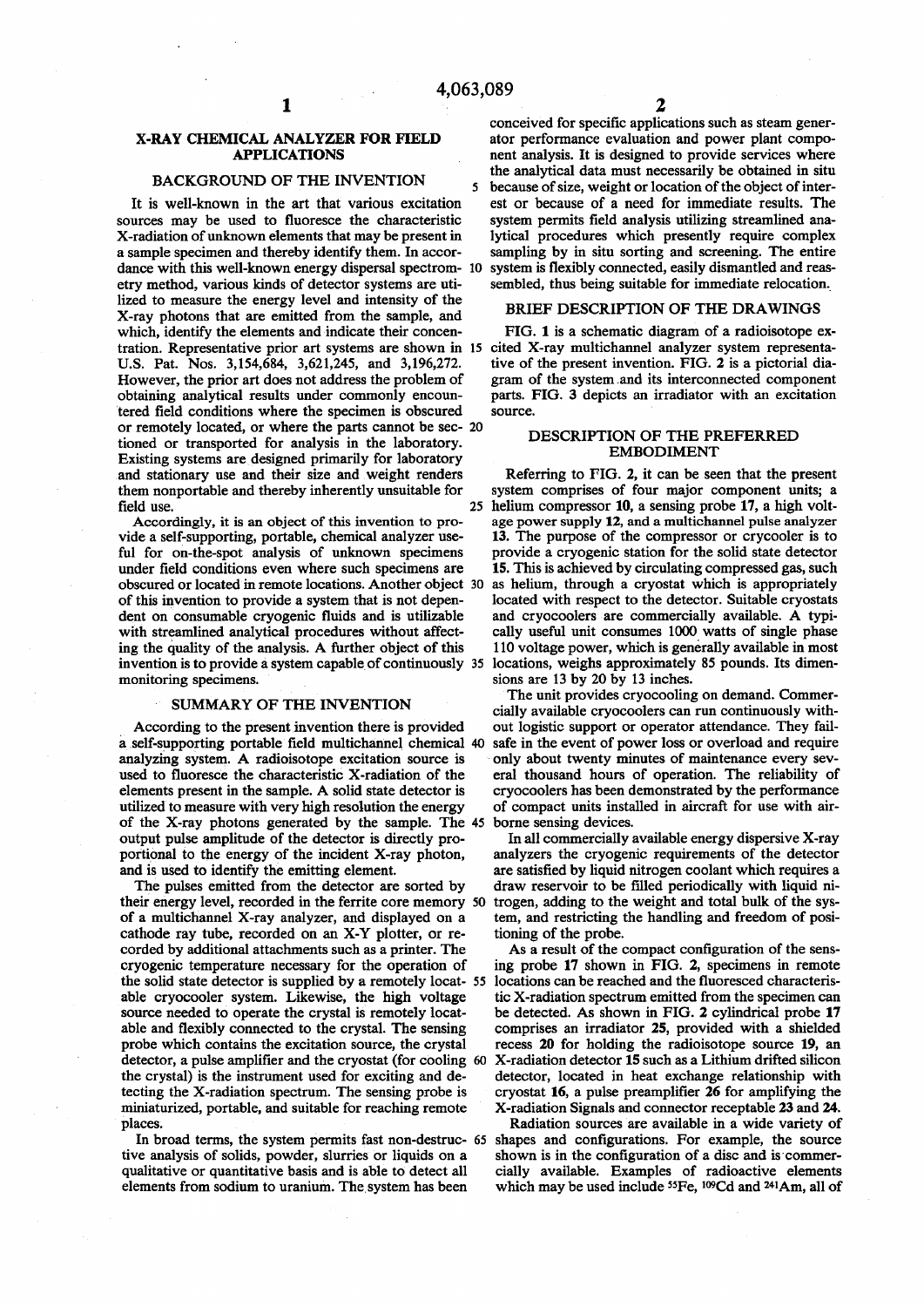**which are well-known in the art and are commercially available. The Kevex Application Guide is a publication that those skilled in the art might consult for guidance in selecting the proper sources.** 

**The probe used in the present system has been com- 5 pacted into a structure 2.75 inches in diameter and approximately 11 inches in length. This design is based on commercially available parts. The configuration of the probe has been made possible by the elimination of the draw reservoir for liquid nitrogen, which is an integral 10 part of the detector in all existing instruments. In addition, the electronics for the preamplifier and all connectors and terminals have been located in the back of the probe, and protruding detector housing flanges have been eliminated. The overall design makes it possible to 15 have the probe pass through ports as small as 3 inches in diameter to reach regions of difficult access for analysis. The helium and electric lines connecting the probe are completely flexible.** 

**The cryogenic fluid circulates through the analytical 20 head under the control of a gas compressor. The arrangement provides for easily handling and maneuvering the probe which can be operated in any orientation and at any place or position. The restrictions inherent in liquid nitrogen cryostats are completely eliminated as 25 was observed with respect to FIG. 2. The probe is connected to the multichannel analyzer 13, the power supply 12, and to the cryocooler 10 by flexible cables 27A and 27B and tubing 14A and 14B.** 

**The multichannel pulse analyzer as shown in FIG. 2 30 is for the purpose of receiving, sorting, storing and counting X-radiation signals received from the pulse amplifier that is located in the sensing probe. The analytical results may be displayed by oscilloscope or recorded by an X-Y plotter. Suitable units are commer- 35 cially available. A A typical unit is 11 inches wide, 14 inches long and 10 inches high and weighs approximately 18 pounds. It requires an electrical power source of 1.5 KW at 115 volts AC, 60 Hz, single phase.** 

**The high voltage power supply 12 shown in FIG. 2 40 provides the operating high voltage, in the order of 750 volts, required for the proper operation of the solid state crystal detector. Suitable units varying in size and weight are commercially available. The operating voltage will vary somewhat depending on size and type of 45 its sensitivity as an X-ray chemical analyzer which is solid state crystal detector used. Most high voltage power units are equipped with means of adjusting the output voltage to a desired level over a wide range of operating voltages.** 

**Referring again to FIG. 2, it is noted that the flexible 50 tubular gas lines 14A and 14B, providing the closed cycle conduit for the compressor, and flexible connectors 27A and 27B are of a kind that are commonly associated with the use of the respective units. Their operative characteristics are not critical. Special insulation is 55 spective interconnecting cables and tubing constitute not required and they are commercially available.** 

**Cryostat 16 located in sensing probe 17 is in heat exchange relationship with the crystal detector 15. High voltage power supply 12 is electrically connected by flexible cable 27B to the crystal detector 15, which is 60 connected to the multichannel (chemical) analyzer 13 through pulse preamplifier 26. Flexible tubular cables 14A and 14B and flexible connector cables 27A and 27B are combined in a single harness 11 for compactness and streamlining of the system. There is literally no restric- 65 tion on the length of harness 11 thereby permitting probe 17 to be extended long distances from the other component parts.** 

**Referring again to FIG. 2, connector receptacles 23 and 24 facilitate the connection of the gas line cables and connector cables from the harness to the probe. The irradiator face 25 directs the radiation of the radioisotope fluorescent source 19 to the specimen 18 and allows the X-ray radiation spectrum returning from the specimen 18 to intersect the detector 15 which is mounted on the platform of the cylindrical cryostat 16. The output from the crystal detector 15 is received by the pulse preamplifier 26 which is internally connected to receptacle connector 23. The analytical process utilized in this system is similar to those in current use in that the radioisotope 19 excitation source is used to fluoresce the characteristic X-radiation of the elements present in the specimen sample 18. The solid state detector crystal 15 is utilized to measure with very high resolution the energies of the X-ray photons generated by the specimen sample 18. The output pulse amplitude of the detector is directly proportional to the energy of each incident S-ray photon absorbed by the crystal. This energy allows the identification of the emitting element. The pulses are relayed to the pulse preamplifier 26 where they are amplified and transmitted to the multichannel X-ray analyzer for sorting and displaying. Indichance A-lay analyzer for sorting and displaying.** In this respect the present system resembles conventional commercially available systems. However, as has already been pointed out it is the flexibility, portability and self-supporting capabilities of the system which is the essence of the present invention.

**In addition to its usefulness in the field, the proposed system can also be advantageously utilized as an X-ray analyzer in the laboratory, and characteristics of this system will provide an added capacity in some laboratory situations. Because of its freedom in positioning, the sensing head can be placed vertically directly above liquids or powder samples requiring analysis. As a result these materials can be excited and analyzed without the interference or absorption caused by a container or holder. This ability is important when light elements are involved in the analysis where even thin film holders can introduce a significant absorption of the soft radiation emitted by the light elements.** 

**The portability of the system has not detracted from equivalent to that of the energy dispersive spectrometers (EDS). EDS sensitivity depends on the analyses procedure. Solutions can be analyzed directly, or the elements of interest can be concentrated by precipitation or ion exchange processes. X-ray integration times are normally established on the basis of data precision requirements.** A value of  $1 \times 10^{-6}$  grams per cm<sup>3</sup> is a typical level of sensitivity for EDA procedures.

**Referring again to FIG. 2, these units and their reand easily transportable set. The unit can be interconnected and made ready for operation in less than one hour.** 

**While the present invention has been displayed and discussed with respect to the preferred embodiments it is obvious that other configurations could be used.** 

**What is claimed is:** 

**1. A self-contained portable field X-ray multichannel analyzer for in situ analysis of the chemical composition of a specimen comprising:** 

**a cylindrical sensing probe having** 

**means for receiving electrical energy and a cooling fluid at one end thereof, and**